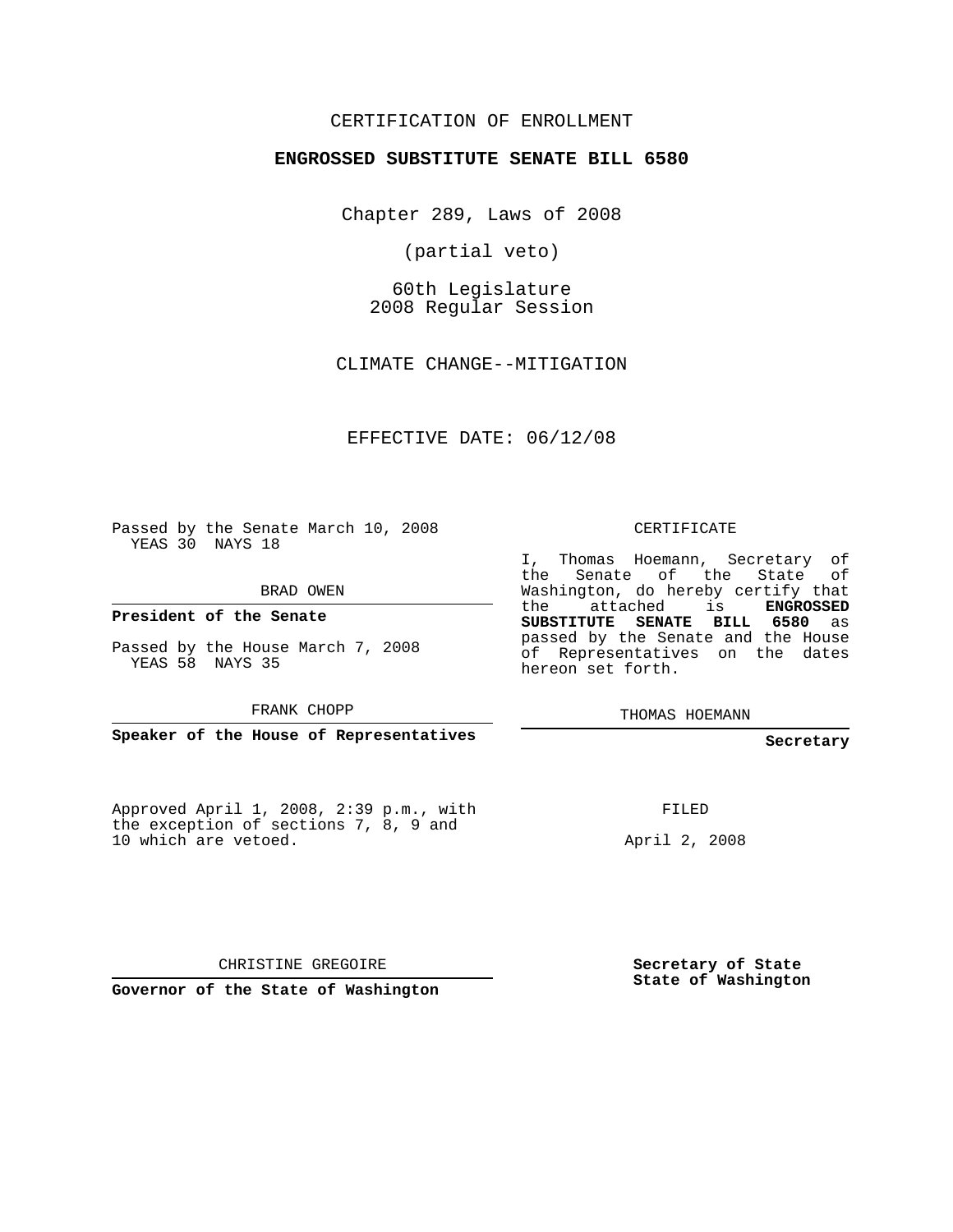## **ENGROSSED SUBSTITUTE SENATE BILL 6580** \_\_\_\_\_\_\_\_\_\_\_\_\_\_\_\_\_\_\_\_\_\_\_\_\_\_\_\_\_\_\_\_\_\_\_\_\_\_\_\_\_\_\_\_\_

\_\_\_\_\_\_\_\_\_\_\_\_\_\_\_\_\_\_\_\_\_\_\_\_\_\_\_\_\_\_\_\_\_\_\_\_\_\_\_\_\_\_\_\_\_

AS AMENDED BY THE HOUSE

Passed Legislature - 2008 Regular Session

## **State of Washington 60th Legislature 2008 Regular Session**

**By** Senate Government Operations & Elections (originally sponsored by Senators Marr, Weinstein, Pridemore, Kauffman, Keiser, McAuliffe, Hobbs, Regala, Kline, Kohl-Welles, Fairley, Oemig, Rockefeller, Prentice, and McDermott)

READ FIRST TIME 02/07/08.

 AN ACT Relating to mitigating the impacts of climate change through the growth management act; amending RCW 36.70A.280; adding a new section to chapter 36.70A RCW; creating new sections; providing expiration dates; and declaring an emergency.

5 BE IT ENACTED BY THE LEGISLATURE OF THE STATE OF WASHINGTON:

 NEW SECTION. **Sec. 1.** (1) The legislature recognizes that the implications of a changed climate will affect the people, institutions, and economies of Washington. The legislature also recognizes that it is in the public interest to reduce the state's dependence upon foreign sources of carbon fuels that do not promote energy independence or the economic strength of the state. The legislature finds that the state, including its counties, cities, and residents, must engage in activities that reduce greenhouse gas emissions and dependence upon foreign oil.

 (2) The legislature further recognizes that: (a) Patterns of land use development influence transportation-related greenhouse gas emissions and the need for foreign oil; (b) fossil fuel-based transportation is the largest source of greenhouse gas emissions in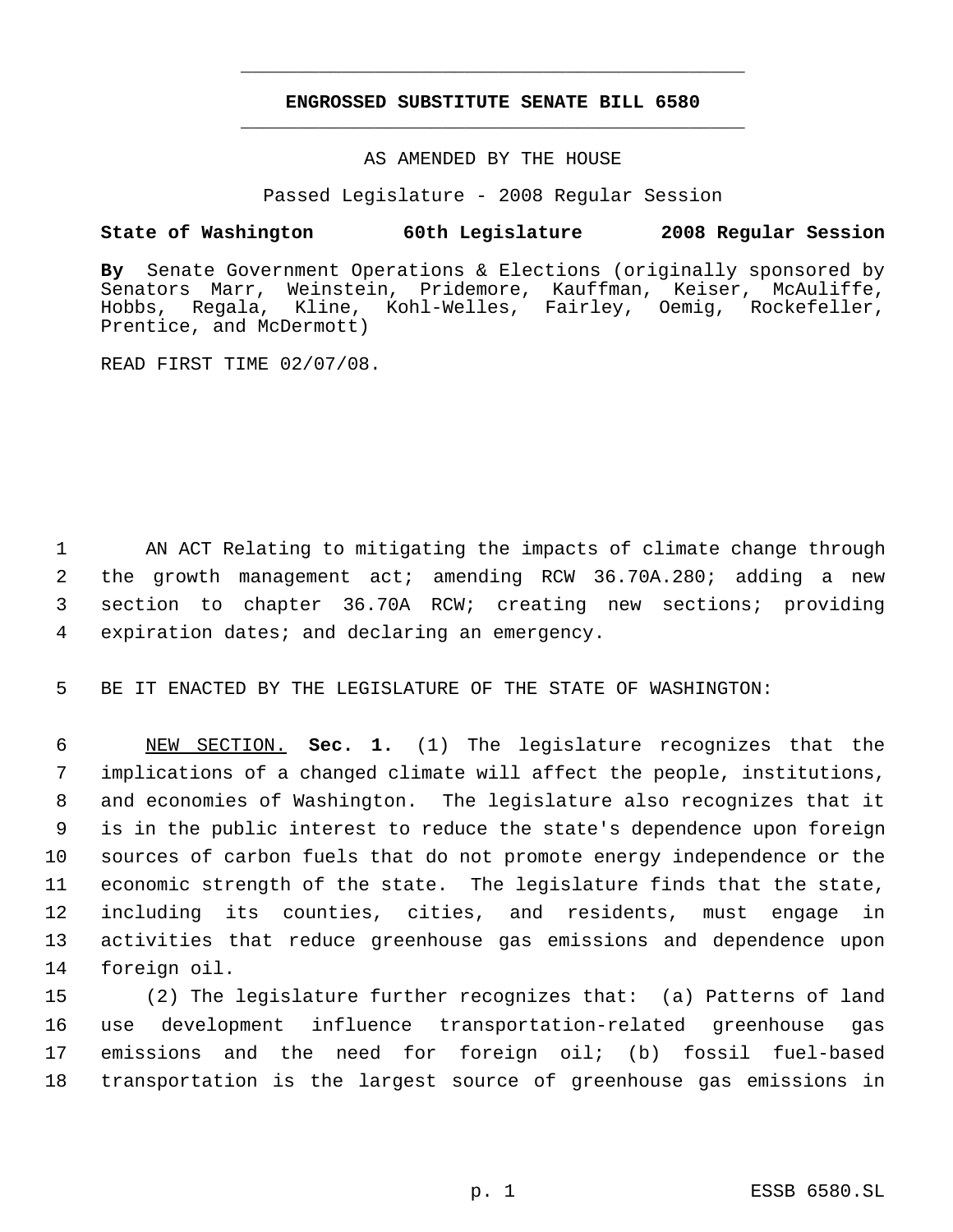Washington; and (c) the state and its residents will not achieve emission reductions established in RCW 80.80.020 without a significant decrease in transportation emissions.

 (3) The legislature, therefore, finds that it is in the public interest of the state to provide appropriate legal authority, where required, and to aid in the development of policies, practices, and methodologies that may assist counties and cities in addressing challenges associated with greenhouse gas emissions and our state's dependence upon foreign oil.

 NEW SECTION. **Sec. 2.** A new section is added to chapter 36.70A RCW to read as follows:

 (1) The department must develop and provide to counties and cities a range of advisory climate change response methodologies, a computer modeling program, and estimates of greenhouse gas emission reductions resulting from specific measures. The advisory methodologies, computer modeling program, and estimates must reflect regional and local variations and the diversity of counties and cities planning under RCW 36.70A.040. Advisory methodologies, the computer modeling program, estimates, and guidance developed under this section must be consistent with recommendations developed by the advisory policy committee established in section 4 of this act.

 (2) The department, in complying with this section, must work with the department of transportation on reductions of vehicle miles traveled through efforts associated with, and independent of, the process directed by RCW 47.01.--- (section 8, chapter . . . (E2SHB 2815)), Laws of 2008.

 (3) The department must complete and make available the advisory climate change response methodologies, computer program, and estimates required by this section by December 1, 2009. The advisory climate change response methodologies, computer program, and estimates must be updated two years before each completion date established in RCW 36.70A.130(4)(a).

(4) This section expires January 1, 2011.

 NEW SECTION. **Sec. 3.** (1) A local government global warming mitigation and adaptation program is established. The program must be administered by the department of community, trade, and economic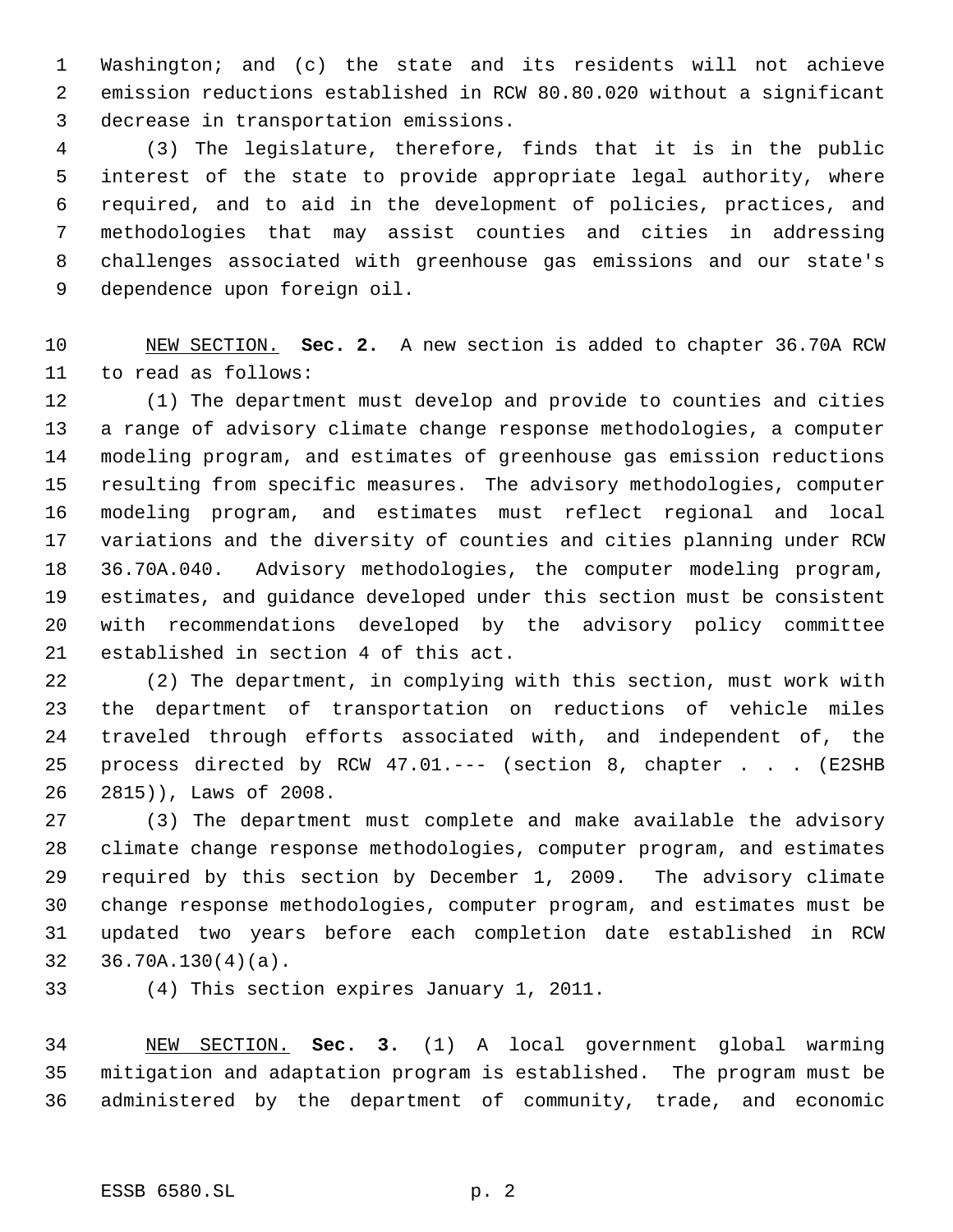development and must conclude by June 30, 2010. The department must, through a competitive process, select three or fewer counties and six or fewer cities for the program. Counties selected must reflect a range of opportunities to address climate change in urbanizing, resource, or agricultural areas. Cities selected must reflect a range of sizes, geographic locations, and variations between those that are highly urbanized and those that are less so that have more residential dwellings than employment positions.

 (2) The program is established to assist the selected counties and cities that: (a) Are addressing climate change through their land use and transportation planning processes; and (b) aspire to address climate change through their land use and transportation planning processes, but lack necessary resources to do so. The department of community, trade, and economic development may fund proposals to inventory and mitigate global warming emissions, or adapt to the adverse impacts of global warming, using criteria it develops to accomplish the objectives of this section and sections 2 and 4 of this act.

 (3) The department of community, trade, and economic development must provide grants and technical assistance to aid the selected counties and cities in their efforts to anticipate, mitigate, and adapt to global warming and its associated problems. The department, in providing grants and technical assistance, must ensure that grants and assistance are awarded to counties and cities meeting the criteria established in subsection (2)(a) and (b) of this section.

 (4) The department of community, trade, and economic development must provide a report of program findings and recommendations to the governor and the appropriate committees of the house of representatives and the senate by January 1, 2011. The report must also consider the positive and negative impacts to affordable housing, employment, transportation costs, and economic development that result from addressing the impacts of climate change at the local level.

(5) This section expires January 1, 2011.

 NEW SECTION. **Sec. 4.** (1)(a) With the use of funds provided by specific appropriation, the department must prepare a report that includes: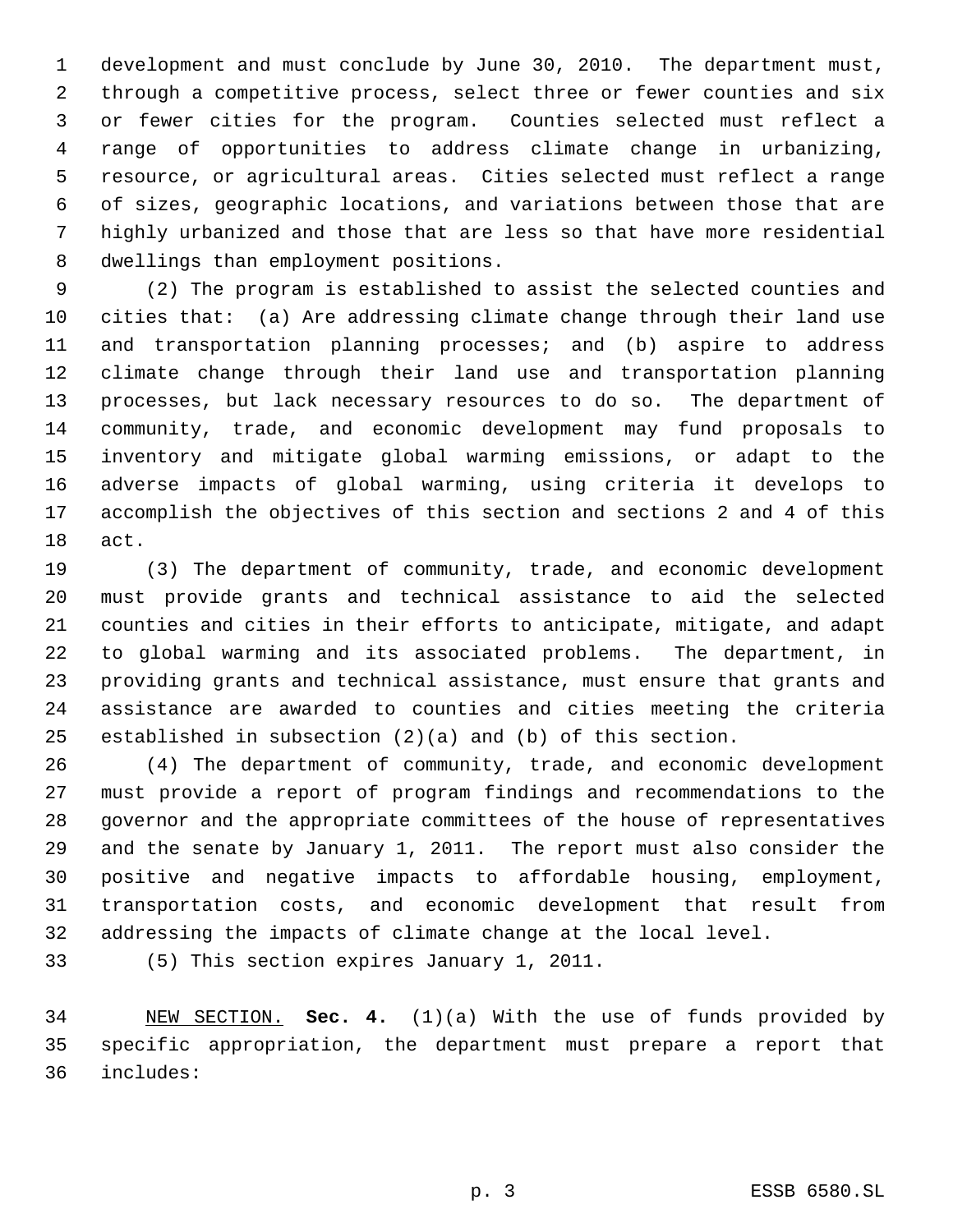(i) Descriptions of actions counties and cities are taking to address climate change issues. The department must use readily available information when completing the requirements of this 4 subsection  $(1)(a)(i)$ ;

 (ii) Recommendations of changes, if any, to chapter 36.70A RCW and other relevant statutes that would enable state and local governments to address climate change issues and the need to reduce dependence upon 8 foreign oil through land use and transportation planning processes;

 (iii) Descriptions of existing and potential computer modeling and other analytic and assessment tools that could be used by counties and cities in addressing their proprietary and regulatory activities to 12 reduce greenhouse gas emissions and/or dependence upon foreign oil;

 (iv) Considerations of positive and negative impacts to affordable housing, employment, transportation costs, and economic development that result from addressing the impacts of climate change at the local level;

 (v) Assessments of state and local resources, financial and otherwise, needed to fully implement recommendations resulting from and associated with (a)(ii) and (iii) of this subsection; and

 (vi) Recommendations for additional funding to implement the recommendations resulting from (a)(ii) of this subsection.

 (b) The department must submit the report required by this section to the governor and the appropriate committees of the house of representatives and the senate by December 1, 2008.

 (2)(a) In preparing the report required by this section, the department must convene an advisory policy committee, with members as provided in this subsection.

 (i) The speaker of the house of representatives must appoint one member from each of the two largest caucuses of the house of representatives.

 (ii) The president of the senate must appoint one member from each of the two largest caucuses of the senate.

 (iii) Three elected official members representing counties and five elected official members representing cities. Members appointed under this subsection (2)(a)(iii) must represent each of the jurisdictional areas of growth management hearings boards and must be appointed by state associations representing counties and cities.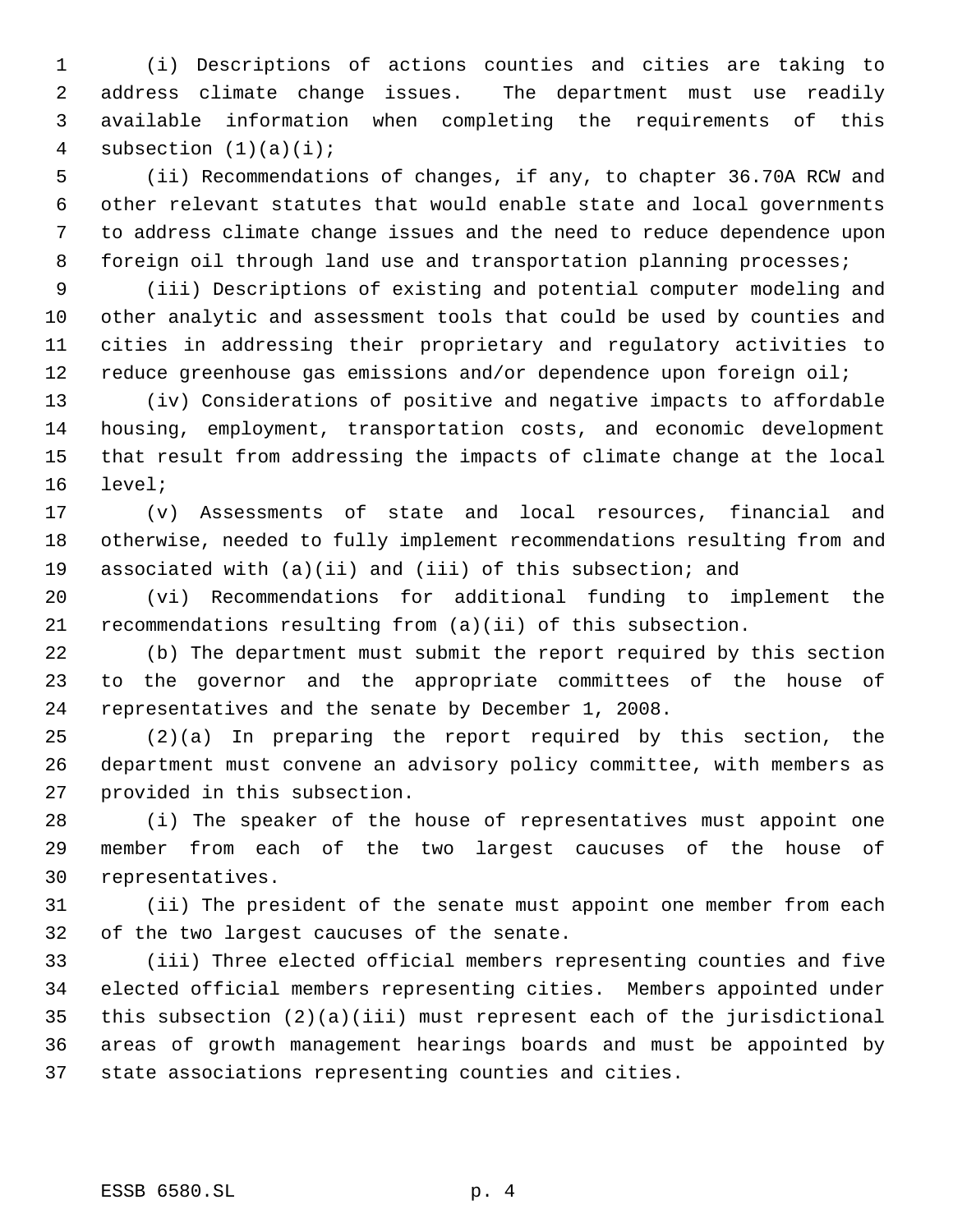(iv) One member representing tribal governments, appointed by the governor.

 (b) Recommendations produced by the department under this section must be approved by a majority of the voting members of the advisory policy committee.

 (c) The advisory policy committee must have the following nonvoting ex officio members:

8 (i) One member representing the office of the governor;

(ii) One member representing an association of builders;

 (iii) One member representing an association of real estate professionals;

 (iv) One member representing an association of local government planners;

 (v) One member representing an association of agricultural interests;

 (vi) One member representing a nonprofit entity with experience in 17 growth management and land use planning issues;

(vii) One member representing a statewide business association;

 (viii) One member representing a nonprofit entity with experience in climate change issues;

 (ix) One member representing a nonprofit entity with experience in mobility and transportation issues;

 (x) One member representing an association of office and industrial properties;

(xi) One member representing an association of architects; and

 (xii) One member representing an association of commercial forestry interests.

 (d)(i) The department, in preparing the report and presenting information and recommendations to the advisory policy committee, must convene a technical support team, with members as provided in this subsection.

 (A) The department of ecology must appoint one member representing the department of ecology.

 (B) The department must appoint one member representing the department.

 (C) The department of transportation must appoint one member representing the department of transportation.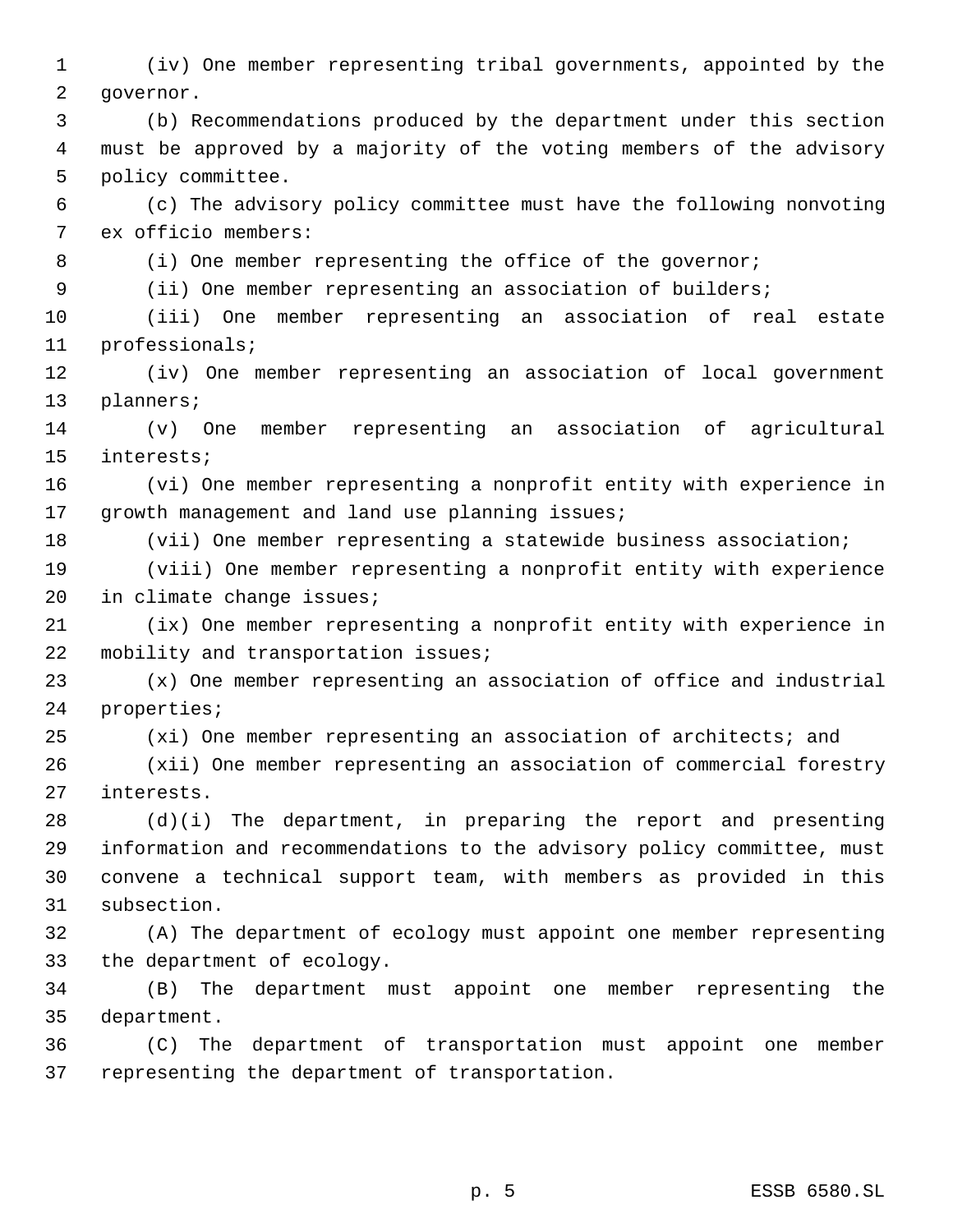(ii) The department, in complying with this subsection (2)(d), must consult with the professional staffs of counties and cities or their state associations, and regional transportation planning organizations and must solicit assistance from these staffs in developing materials and options for consideration by the advisory policy committee.

 (3) Nominations for organizations represented in subsection (2) of this section must be submitted to the department by April 15, 2008.

 (4) For purposes of this section, "department" means the department of community, trade, and economic development.

(5) This section expires December 31, 2008.

 **Sec. 5.** RCW 36.70A.280 and 2003 c 332 s 2 are each amended to read as follows:

 (1) A growth management hearings board shall hear and determine only those petitions alleging either:

15 (a) That, except as provided otherwise by this subsection, a state agency, county, or city planning under this chapter is not in compliance with the requirements of this chapter, chapter 90.58 RCW as it relates to the adoption of shoreline master programs or amendments thereto, or chapter 43.21C RCW as it relates to plans, development regulations, or amendments, adopted under RCW 36.70A.040 or chapter 90.58 RCW. Nothing in this subsection authorizes a board to hear petitions alleging noncompliance with section 3 of this act; or

 (b) That the twenty-year growth management planning population projections adopted by the office of financial management pursuant to RCW 43.62.035 should be adjusted.

 (2) A petition may be filed only by: (a) The state, or a county or city that plans under this chapter; (b) a person who has participated orally or in writing before the county or city regarding the matter on which a review is being requested; (c) a person who is certified by the governor within sixty days of filing the request with the board; or (d) a person qualified pursuant to RCW 34.05.530.

 (3) For purposes of this section "person" means any individual, partnership, corporation, association, state agency, governmental subdivision or unit thereof, or public or private organization or entity of any character.

(4) To establish participation standing under subsection (2)(b) of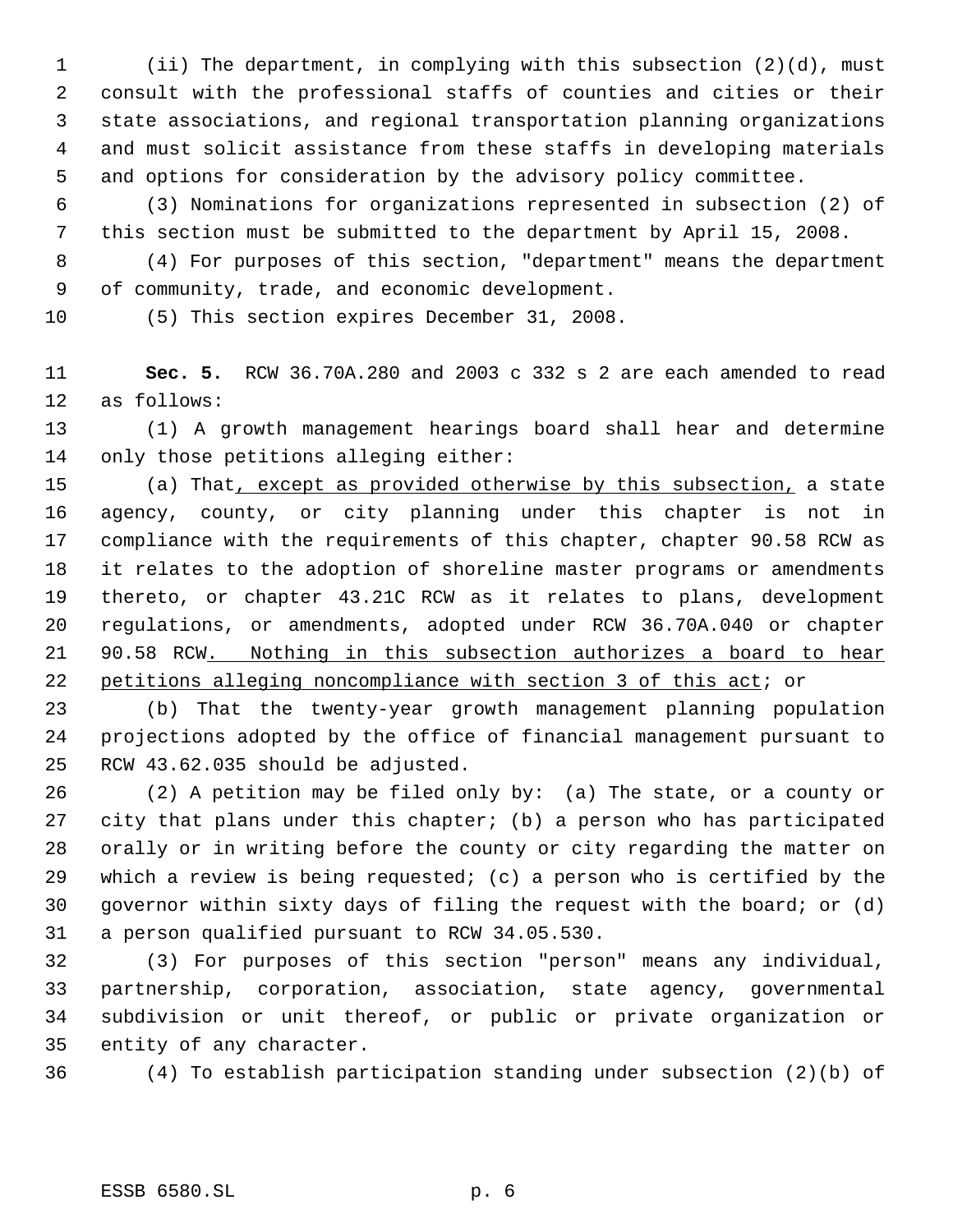this section, a person must show that his or her participation before the county or city was reasonably related to the person's issue as presented to the board.

 (5) When considering a possible adjustment to a growth management planning population projection prepared by the office of financial management, a board shall consider the implications of any such adjustment to the population forecast for the entire state.

 The rationale for any adjustment that is adopted by a board must be documented and filed with the office of financial management within ten working days after adoption.

 If adjusted by a board, a county growth management planning population projection shall only be used for the planning purposes set forth in this chapter and shall be known as a "board adjusted population projection". None of these changes shall affect the official state and county population forecasts prepared by the office of financial management, which shall continue to be used for state budget and planning purposes.

 NEW SECTION. **Sec. 6.** This act is not intended to amend or affect chapter 353, Laws of 2007.

 *\*NEW SECTION. Sec. 7. This act is necessary for the immediate preservation of the public peace, health, or safety, or support of the state government and its existing public institutions, and takes effect immediately. \*Sec. 7 was vetoed. See message at end of chapter.*

 *\*NEW SECTION. Sec. 8. If specific funding for the purposes of section 2 of this act, referencing section 2 of this act by bill or chapter number and section number, is not provided by June 30, 2008, in the omnibus appropriations act, section 2 of this act is null and void. \*Sec. 8 was vetoed. See message at end of chapter.*

 *\*NEW SECTION. Sec. 9. If specific funding for the purposes of section 3 of this act, referencing section 3 of this act by bill or chapter number and section number, is not provided by June 30, 2008, in the omnibus appropriations act, section 3 of this act is null and void. \*Sec. 9 was vetoed. See message at end of chapter.*

*\*NEW SECTION. Sec. 10. If specific funding for the purposes of*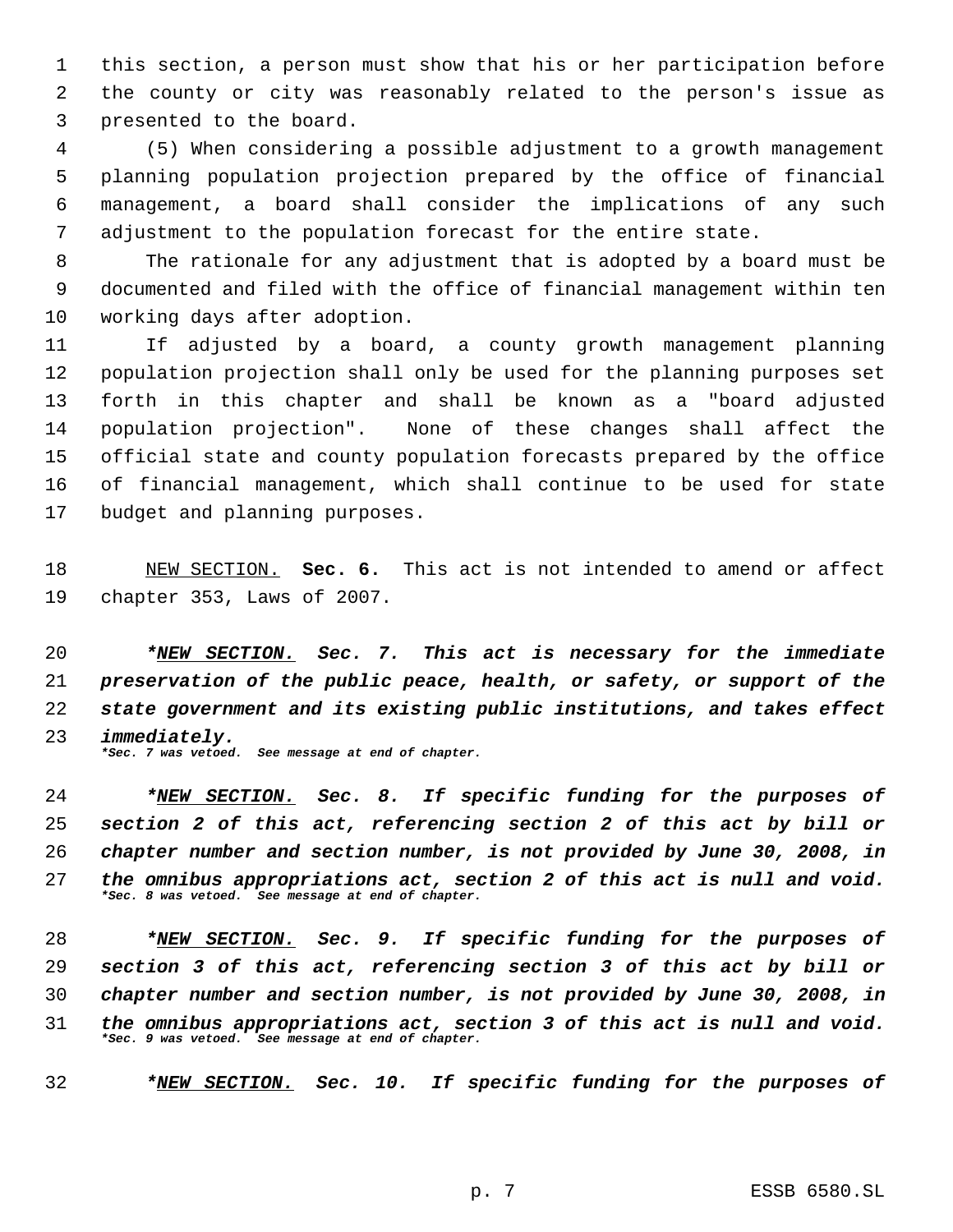- 1 *this act, referencing this act by bill or chapter number, is not*
- 2 *provided by June 30, 2008, in the omnibus appropriations act, this act*
- 3 *is null and void.*

*\*Sec. 10 was vetoed. See message at end of chapter.*

Passed by the Senate March 10, 2008. Passed by the House March 7, 2008. Approved by the Governor April 1, 2008, with the exception of certain items that were vetoed. Filed in Office of Secretary of State April 2, 2008.

Note: Governor's explanation of partial veto is as follows:

"I am returning, without my approval as to Sections 7, 8, 9 and 10, Engrossed Substitute Senate Bill 6580 entitled:

"AN ACT Relating to mitigating the impacts of climate change through the growth management act."

Section 2 requires the Department of Community, Trade and Economic Development to develop advisory methods for how counties and cities can evaluate and respond to climate change. In my view, this section of the bill does not create a new mandate for local governments, and does not provide grounds for new litigation under the Growth Management Act. The section appropriately recognizes the differences between our urban and rural settings, and requires the Department to follow the recommendations of the policy committee created in Section 4 of the bill. The bill directs the committee, which will include legislators, county and city officials, tribes, state agencies, business, agriculture, forestry, land use and other interests, to develop recommendations for whether and how climate change could be addressed in the GMA. Any further action on this topic is subject to future decisions by the Legislature. In addition, Section 6 of the bill ensures that the ongoing Ruckelshaus Center process related to agriculture and land use is not affected.

Section 3 establishes a voluntary pilot global warming mitigation and adaptation program for up to three counties and up to six cities. The Department is required to provide grants and technical assistance to local governments who are addressing climate change through their land use plans. Only partial funding was provided for the pilot program -- enough for the Department to provide limited technical assistance, but not enough to provide state grant funds to the pilot jurisdictions. I ask the Department to encourage local jurisdictions that have their own resources to begin, on a voluntary basis, to address the role of land use and transportation planning in mitigating climate change. However, given the state's budget forecast, I strongly believe that additional state funding for the pilots will not be available next biennium.

Section 7 is an emergency clause to allow the bill to take effect immediately. An emergency clause is to be used where it is necessary for the immediate preservation of the public peace, health or safety or whenever it is essential for the support of state government. The clause would allow the Department to promptly convene a committee and begin work on a report due later this year. However, there was no supplemental funding provided to implement the bill in fiscal year 2008. As a result, the emergency clause is not needed.

Section 8 would declare this act null and void if funding were not provided specifically for Section 2 of the bill (advisory methods) in the omnibus appropriations act. Section 9 would declare this act